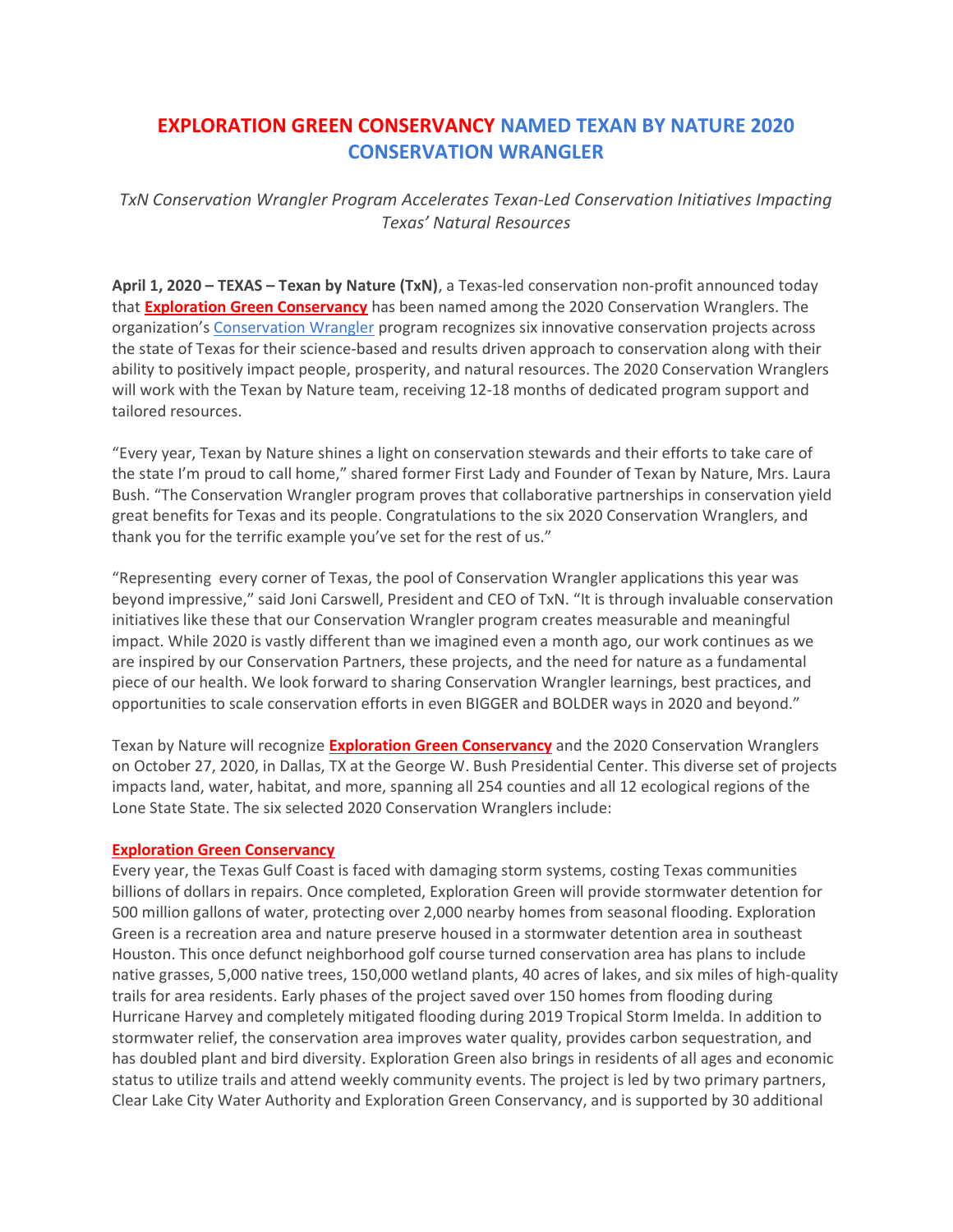partners from local businesses to conservation organizations. Exploration Green is embraced by the community with over 800 volunteers helping the project.

#### Respect Big Bend

Energy development in Far West Texas is accelerating. All forms of energy – oil, gas, wind and solar alike – are central to the Texas economy. To balance energy development with the need to conserve West Texas' unique cultural and natural resources, the Respect Big Bend (RBB) Coalition was formed to bring together government, business, philanthropy, communities, landowners, and industry leaders in a regional planning process focused on responsible energy development. The Coalition was established with primary support from the Cynthia and George Mitchell Foundation and additional support from the Permian Basin Area Foundation, Meadows Foundation, and Still Water Foundation. Coalition partners include: Borderlands Research Institute at Sul Ross State University, Texas Agricultural Land Trust, The Nature Conservancy, and the Bureau of Economic Geology at UT – Austin, and several others. The goals of RBB are to educate, inform, and provide resources to all stakeholders, develop a robust conservation plan, and garner support and acceptance of the plan.

### Trinity Park Conservancy - Trinity River Conservation Corps

The Trinity River is the longest fully-contained river in the state of Texas, flowing through 18,000 square miles of watershed and five major ecoregions, supplying tens of millions of Texans with a reliable water source. Trinity Park Conservancy and Groundwork Dallas have partnered to develop a youth employment program focused on the stewardship of the Trinity River: Trinity River Conservation Corps. The Corps program aims to enhance conservation efforts along the Trinity River Corridor, while providing education, service, and leadership opportunities to the next generation, with a focus on engaging youth from historically marginalized areas. The Corps will focus on projects such as stewardship of wetlands along the Trinity River that serve to mitigate flooding, along with projects in Harold Simmons Park, the Elm Fork, and the Great Trinity Forest. Engagement of the community, business, and conservation partners through the Corps will help to develop a cultural model of stewardship throughout the Trinity River Corridor.

### Paso del Norte Trail

Accessible trails connect people to nature, positively affecting their health and promoting a conservation mindset. The Paso del Norte Trail will provide greater opportunities for walking, hiking, and biking for users of all abilities to connect in the ecologically and culturally diverse border region of Texas. This project is a community-driven, collaborative effort to develop a county-wide trail in El Paso County. The goal of Paso del Norte is to create a regionally significant landmark that promotes active transportation, preserves the history and culture of the region, highlights the Rio Grande river, supports economic development and ecotourism, provides educational and volunteer opportunities, and makes healthy living the easy choice for the unique, binational community of El Paso. The roughly 68–mile span of the Paso del Norte (PDN) Trail is divided into five distinct districts, each broadly defined by their unique geographical, historical, and cultural context, as well as various amenities and attractions that help define them. Partners for this project include the Paso del Norte Health Foundation, City of El Paso, County of El Paso, El Paso County Water Improvement District #1, El Paso Water, Creosote Collaborative, Sites Southwest, and Alta Planning & Design.

### Texas Brigades

As families become more urban and less connected to our natural resources, conservation organizations must evolve and adapt to ensure they connect with younger generations on critical conservation issues. With a vision of creating "conservation leaders in every community," Texas Brigades educates and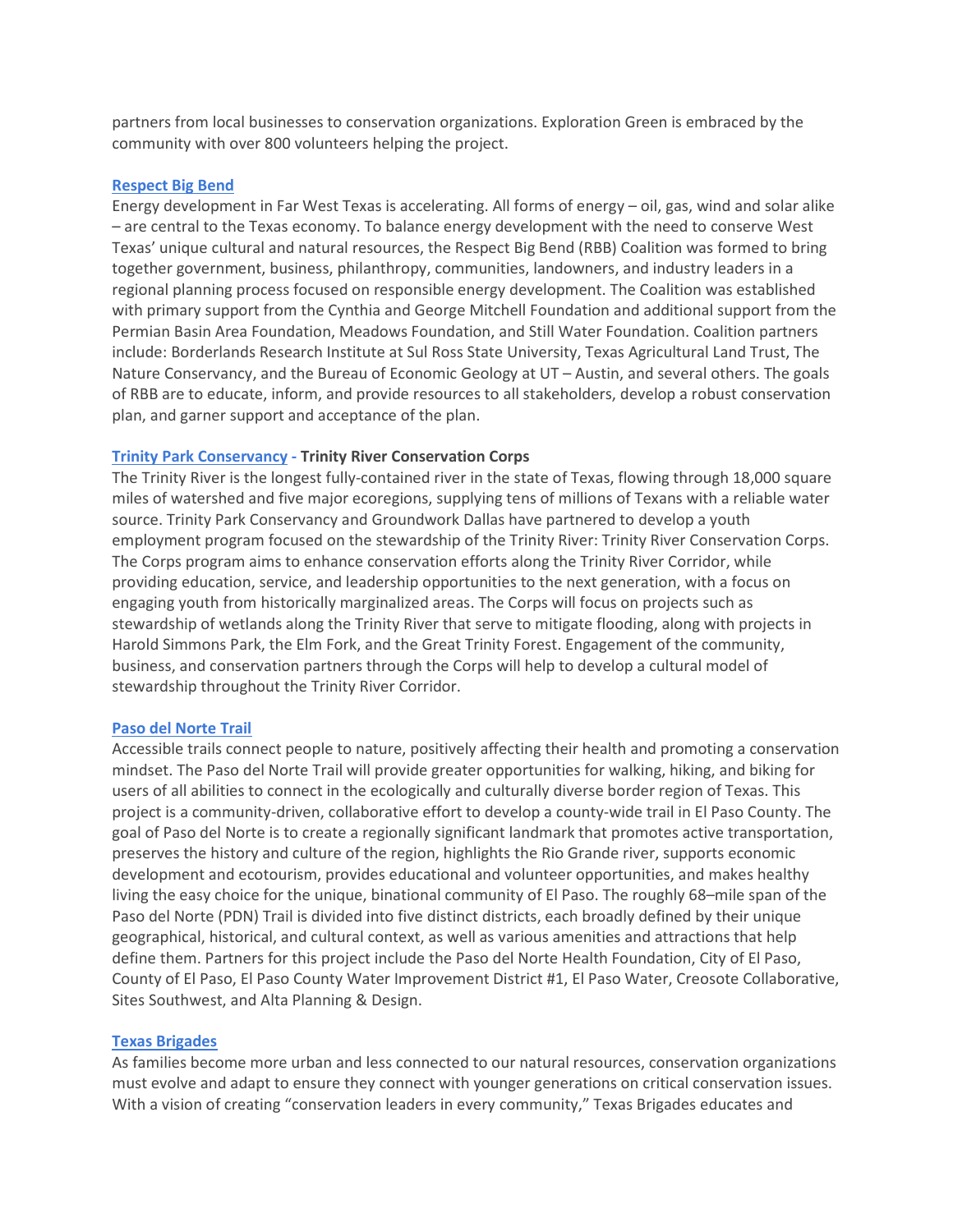empowers youth with leadership skills and knowledge in wildlife, fisheries, and land stewardship to become conservation ambassadors for a sustained natural resource legacy. As Texas Brigades prepare to build on their legacy and plan for the future, organizational leadership is working on strategic planning, volunteer stewardship, and long-term data collection to ensure their programs meet the needs of Texas's changing demographics. Texas Brigades molds over 300 youth leaders each year with their Summer Camps and other programs, where participants have come from over 1,000 communities across Texas.. Participants leave with a connection to the land, informed and ready to make conservation a lifelong passion.

## Texas Children in Nature

Children who spend time in nature are healthier, happier and smarter. In 2010 the Texas Children in Nature Network (TCiN) was created to address the growing concern of the lack of nature in children's lives. TCiN achieves its mission of connecting children with nature through regional collaboratives across the state - working with over 500 local and state partners in the health, education, community development and conservation fields. TCiN serves as a statewide networking hub, participating in various statewide leadership teams, providing resources to encourage children and families to spend time in nature, and addressing pressing issues such as equity and access to the outdoors, community development and public health policy. In 2020 TCiN will be celebrating its 10<sup>th</sup>anniversary with a statewide summit in December – Inspiring the Next Ten Years, during which TCiN will also be unveiling a new strategic plan.

## OPTIONAL ORGANIZATIONAL QUOTE HERE:

The Texan by Nature 2020 Conservation Wranglers were selected, in part, based on the following criteria:

- Texan-led conservation initiative
- Benefits community by providing tangible returns for people, prosperity, and natural resources
- Reaches new and diverse audiences
- Science-based
- Measurable process and conservation outcomes
- Partnership between community, business, individuals, and conservation organizations

All will receive 12-18 months of tailored support and resources including:

- Connections to technical expertise and industry support
- Recognition and participation in annual Conservation Wrangler Summit and Celebration
- Strategic planning, program evaluation, and assistance with stakeholder engagement
- Amplification and marketing support for each individual initiative
- Professional produced content and collateral cross-promotion via TxN channels including social media, newsletters, and website

Last year's Conservation Wranglers included the El Paso Water – Certified Water Partner Program, Galveston Bay Foundation – Oyster Shell Recycling, Friends of Rio Grande Valley Reef, Oaks and Prairies Joint Venture – Grassland Restoration Incentive Program, Ducks Unlimited – Texas Prairie Wetlands Project, and the Trinity Coalition – Trinity River Paddling Trail.

Collective 2019 Texan by Nature Conservation Wrangler Program Highlights:

- People: TxN CW Projects impacted Texans across 54 counties (total of 111 since 2018)
- Prosperity: \$163.7 million in economic benefit